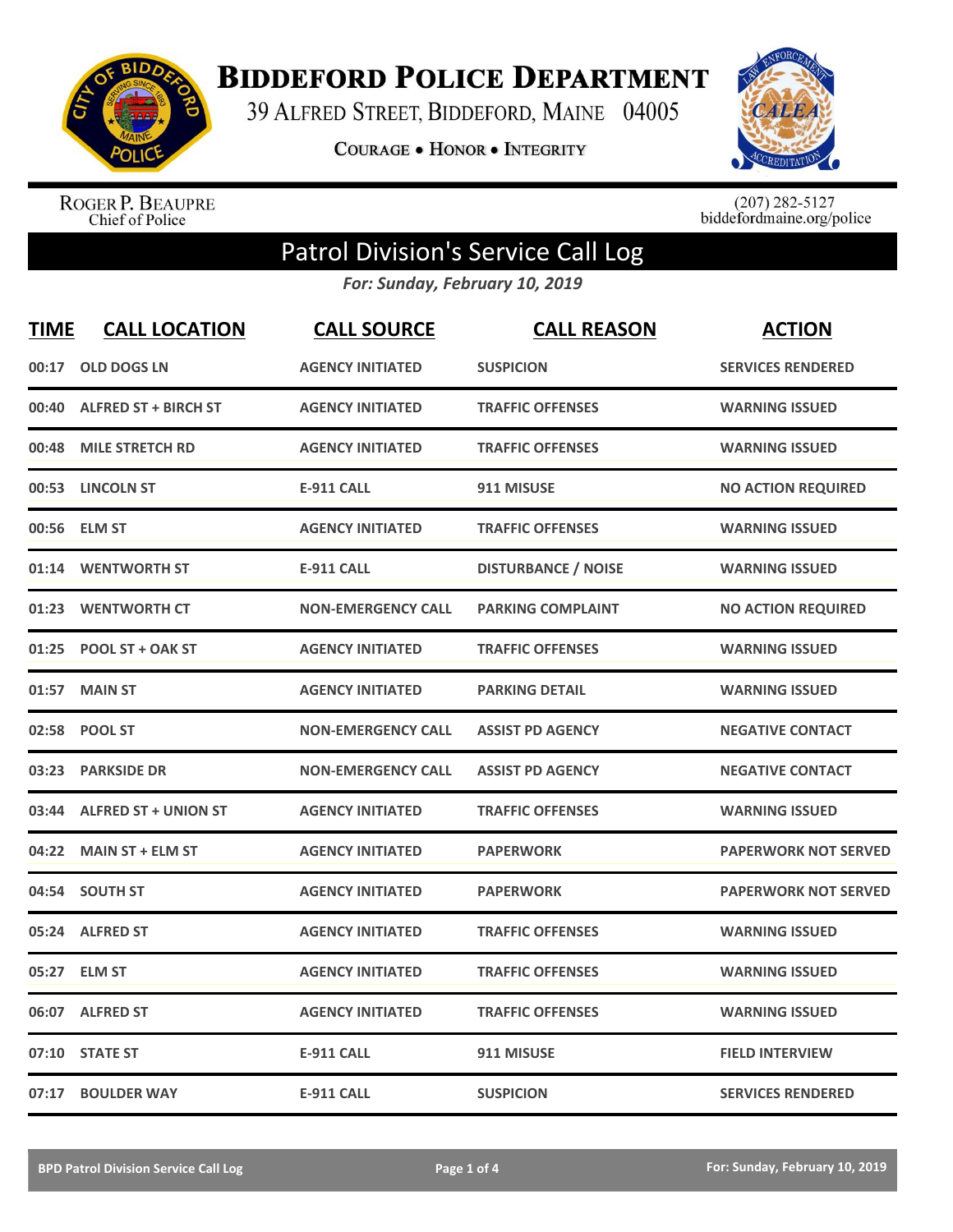| <b>TIME</b> | <b>CALL LOCATION</b>        | <b>CALL SOURCE</b>        | <b>CALL REASON</b>         | <b>ACTION</b>               |
|-------------|-----------------------------|---------------------------|----------------------------|-----------------------------|
| 07:40       | <b>MAY ST + COLONIAL DR</b> | <b>AGENCY INITIATED</b>   | <b>TRAFFIC OFFENSES</b>    | <b>WARNING ISSUED</b>       |
|             | 08:15 ALFRED ST             | <b>AGENCY INITIATED</b>   | <b>PAPERWORK</b>           | <b>PAPERWORK NOT SERVED</b> |
|             | 08:34 HILL ST               | <b>AGENCY INITIATED</b>   | <b>PAPERWORK</b>           | <b>PAPERWORK NOT SERVED</b> |
|             | 08:36 ELM ST                | <b>AGENCY INITIATED</b>   | <b>TRAFFIC OFFENSES</b>    | <b>VSAC ISSUED</b>          |
|             | 08:36 SOUTH ST              | <b>NON-EMERGENCY CALL</b> | <b>CODES</b>               | <b>SERVICES RENDERED</b>    |
|             | 08:50 CLEAVES ST            | <b>AGENCY INITIATED</b>   | <b>PAPERWORK</b>           | <b>PAPERWORK NOT SERVED</b> |
| 09:00       | <b>FREEMAN ST</b>           | <b>AGENCY INITIATED</b>   | <b>PAPERWORK</b>           | <b>NEGATIVE CONTACT</b>     |
|             | 09:01 ADAMS ST              | <b>NON-EMERGENCY CALL</b> | <b>DISTURBANCE / NOISE</b> | <b>GONE ON ARRIVAL</b>      |
|             | 09:16 ALFRED ST             | <b>WALK-IN AT STATION</b> | <b>PAPERWORK</b>           | <b>PAPERWORK SERVED</b>     |
|             | 09:30 ALFRED ST             | <b>AGENCY INITIATED</b>   | <b>TRAFFIC OFFENSES</b>    | <b>SERVICES RENDERED</b>    |
|             | 09:53 DECARY RD             | <b>AGENCY INITIATED</b>   | <b>PAPERWORK</b>           | <b>NEGATIVE CONTACT</b>     |
|             | 10:03 POOL ST               | <b>AGENCY INITIATED</b>   | <b>TRAFFIC OFFENSES</b>    | <b>WARNING ISSUED</b>       |
| 10:15       | <b>MT VERNON ST</b>         | <b>E-911 CALL</b>         | <b>ANIMAL COMPLAINT</b>    | <b>NO ACTION REQUIRED</b>   |
| 10:17       | <b>POOL ST</b>              | <b>AGENCY INITIATED</b>   | <b>TRAFFIC OFFENSES</b>    | <b>WARNING ISSUED</b>       |
|             | 10:26 PROSPECT ST           | <b>AGENCY INITIATED</b>   | <b>PAPERWORK</b>           | <b>PAPERWORK NOT SERVED</b> |
|             | 10:38 HAZEL ST              | <b>AGENCY INITIATED</b>   | <b>PAPERWORK</b>           | <b>PAPERWORK SERVED</b>     |
|             | 10:52 ELM ST                | <b>AGENCY INITIATED</b>   | <b>PAPERWORK</b>           | <b>PAPERWORK NOT SERVED</b> |
|             | 11:03 ALFRED ST             | <b>AGENCY INITIATED</b>   | <b>TRAFFIC OFFENSES</b>    | <b>WARNING ISSUED</b>       |
|             | 11:08 CHERRYFIELD AVE       | <b>AGENCY INITIATED</b>   | <b>PAPERWORK</b>           | <b>PAPERWORK NOT SERVED</b> |
|             | <b>11:19 HILL ST</b>        | <b>AGENCY INITIATED</b>   | <b>TRAFFIC OFFENSES</b>    | <b>VSAC ISSUED</b>          |
|             | 11:39 PRECOURT ST           | <b>AGENCY INITIATED</b>   | <b>TRAFFIC OFFENSES</b>    | <b>VSAC ISSUED</b>          |
|             | 12:01 GRAHAM ST             | <b>NON-EMERGENCY CALL</b> | <b>THEFT</b>               | <b>REPORT TAKEN</b>         |
|             | 12:04 MAY ST                | <b>AGENCY INITIATED</b>   | <b>TRAFFIC OFFENSES</b>    | <b>WARNING ISSUED</b>       |
|             | 12:04 POOL ST + NEWTOWN RD  | <b>AGENCY INITIATED</b>   | <b>TRAFFIC OFFENSES</b>    | <b>WARNING ISSUED</b>       |
|             | 12:12 ALFRED ST             | <b>AGENCY INITIATED</b>   | <b>TRAFFIC OFFENSES</b>    | <b>VSAC ISSUED</b>          |
|             | 12:26 BOULDER WAY           | <b>E-911 CALL</b>         | 911 MISUSE                 | <b>WARNING ISSUED</b>       |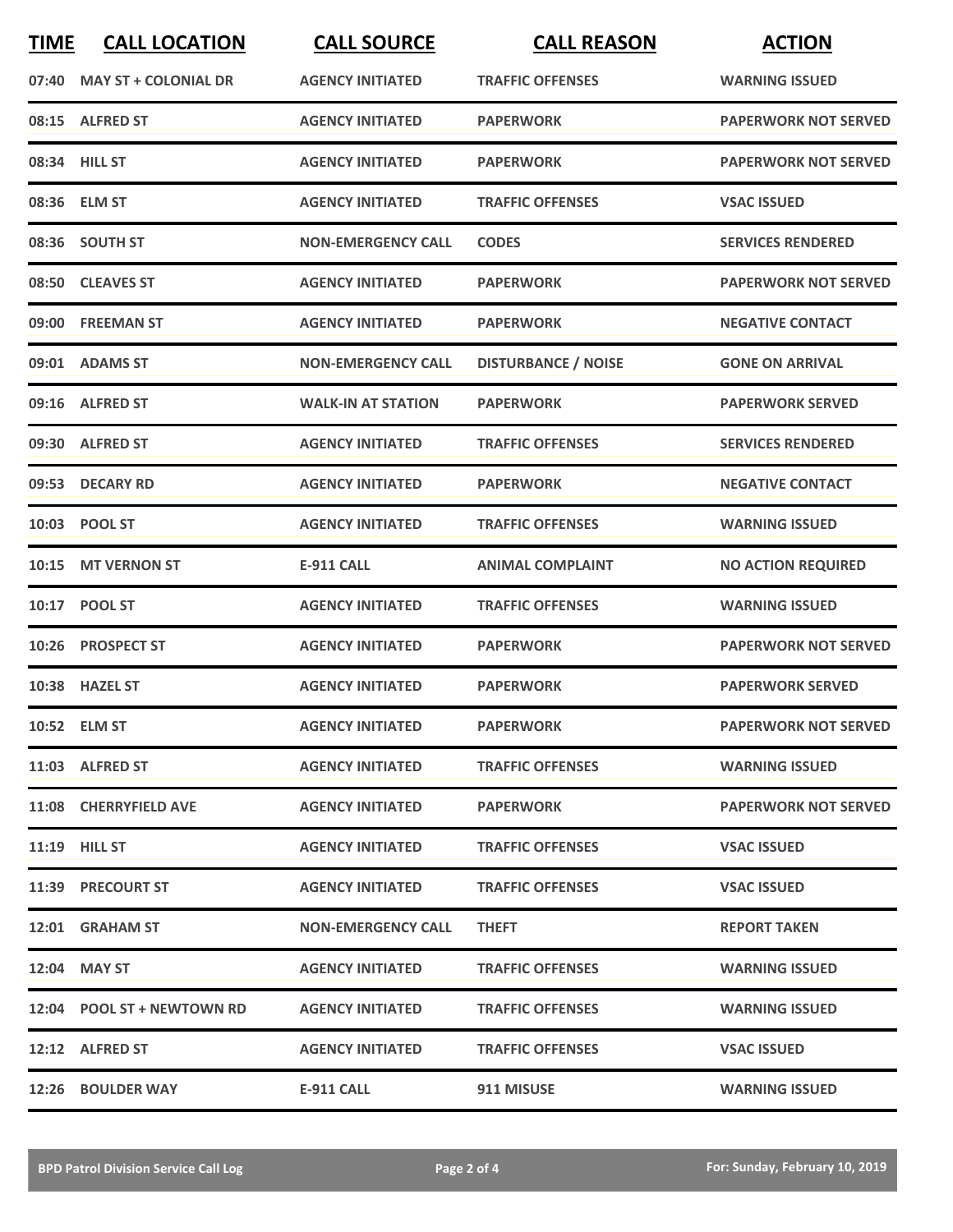| <b>TIME</b> | <b>CALL LOCATION</b>           | <b>CALL SOURCE</b>        | <b>CALL REASON</b>            | <b>ACTION</b>                |
|-------------|--------------------------------|---------------------------|-------------------------------|------------------------------|
|             | 12:28 EDWARDS AVE + ALFRED ST  | <b>AGENCY INITIATED</b>   | <b>TRAFFIC OFFENSES</b>       | <b>WARNING ISSUED</b>        |
| 12:49       | <b>MITCHELL LN</b>             | <b>E-911 CALL</b>         | <b>ASSAULT</b>                | <b>TRANSPORT TO HOSPITAL</b> |
|             | 13:01 POOL ST + NEWTOWN RD     | <b>AGENCY INITIATED</b>   | <b>TRAFFIC OFFENSES</b>       | <b>WARNING ISSUED</b>        |
|             | 13:06 ALFRED ST                | <b>WALK-IN AT STATION</b> | <b>COURT ORDERED CHECK IN</b> | <b>SERVICES RENDERED</b>     |
|             | 13:41 ALFRED ST                | <b>AGENCY INITIATED</b>   | <b>TRAFFIC OFFENSES</b>       | <b>WARNING ISSUED</b>        |
|             | 13:52 ALFRED ST                | <b>AGENCY INITIATED</b>   | <b>TRAFFIC OFFENSES</b>       | <b>WARNING ISSUED</b>        |
|             | 14:10 ALFRED ST                | <b>AGENCY INITIATED</b>   | <b>TRAFFIC OFFENSES</b>       | <b>WARNING ISSUED</b>        |
| 14:10       | <b>MAY ST + PARE ST</b>        | <b>AGENCY INITIATED</b>   | <b>TRAFFIC OFFENSES</b>       | <b>WARNING ISSUED</b>        |
| 14:49       | <b>MIDDLE ST</b>               | <b>NON-EMERGENCY CALL</b> | <b>ALL OTHER</b>              | <b>NO VIOLATION</b>          |
|             | 16:11 ALFRED ST + MAINE TPKE   | <b>AGENCY INITIATED</b>   | <b>TRAFFIC OFFENSES</b>       | <b>VSAC ISSUED</b>           |
|             | <b>16:20 WENTWORTH ST</b>      | <b>NON-EMERGENCY CALL</b> | <b>PARKING COMPLAINT</b>      | <b>PARKING TICKET ISSUED</b> |
|             | 16:21 ALFRED ST + MAINE TPKE   | <b>NON-EMERGENCY CALL</b> | <b>DISABLED VEHICLE</b>       | <b>VEHICLE TOWED</b>         |
|             | 17:22 ALFRED ST                | <b>NON-EMERGENCY CALL</b> | <b>COURT ORDERED CHECK IN</b> | <b>NO ACTION REQUIRED</b>    |
| 17:31       | <b>ORCHARD ST + MAY ST</b>     | <b>AGENCY INITIATED</b>   | <b>TRAFFIC OFFENSES</b>       | <b>WARNING ISSUED</b>        |
|             | 17:43 WEST ST + FOREST ST      | <b>AGENCY INITIATED</b>   | <b>TRAFFIC OFFENSES</b>       | <b>WARNING ISSUED</b>        |
|             | 17:45 POOL ST                  | <b>AGENCY INITIATED</b>   | <b>TRAFFIC OFFENSES</b>       | <b>WARNING ISSUED</b>        |
|             | 17:57 ELM ST + SPRUCE ST       | <b>AGENCY INITIATED</b>   | <b>TRAFFIC OFFENSES</b>       | <b>WARNING ISSUED</b>        |
|             | 18:04 ALFRED ST + MYRTLE ST    | <b>AGENCY INITIATED</b>   | <b>TRAFFIC OFFENSES</b>       | <b>WARNING ISSUED</b>        |
|             | 18:14 ALFRED ST                | <b>NON-EMERGENCY CALL</b> | <b>ARTICLES LOST/FOUND</b>    | <b>ITEM REMOVED</b>          |
|             | 18:18 ALFRED ST + PORTER ST    | <b>AGENCY INITIATED</b>   | <b>TRAFFIC OFFENSES</b>       | <b>WARNING ISSUED</b>        |
|             | 18:20 PROSPECT ST + WEST ST    | <b>AGENCY INITIATED</b>   | <b>TRAFFIC OFFENSES</b>       | <b>WARNING ISSUED</b>        |
|             | 18:22 ALFRED ST                | <b>WALK-IN AT STATION</b> | <b>COURT ORDERED CHECK IN</b> | <b>SERVICES RENDERED</b>     |
|             | 18:42 ALFRED ST + MARINER WAY  | <b>AGENCY INITIATED</b>   | <b>TRAFFIC OFFENSES</b>       | <b>WARNING ISSUED</b>        |
|             | 18:44 JEFFERSON ST + SOUTH ST  | <b>AGENCY INITIATED</b>   | <b>TRAFFIC OFFENSES</b>       | <b>WARNING ISSUED</b>        |
|             | <b>18:58 FORTUNES ROCKS RD</b> | <b>AGENCY INITIATED</b>   | <b>TRAFFIC OFFENSES</b>       | <b>WARNING ISSUED</b>        |
|             | 19:04 ALFRED ST + ANDREWS RD   | <b>AGENCY INITIATED</b>   | <b>TRAFFIC OFFENSES</b>       | <b>WARNING ISSUED</b>        |